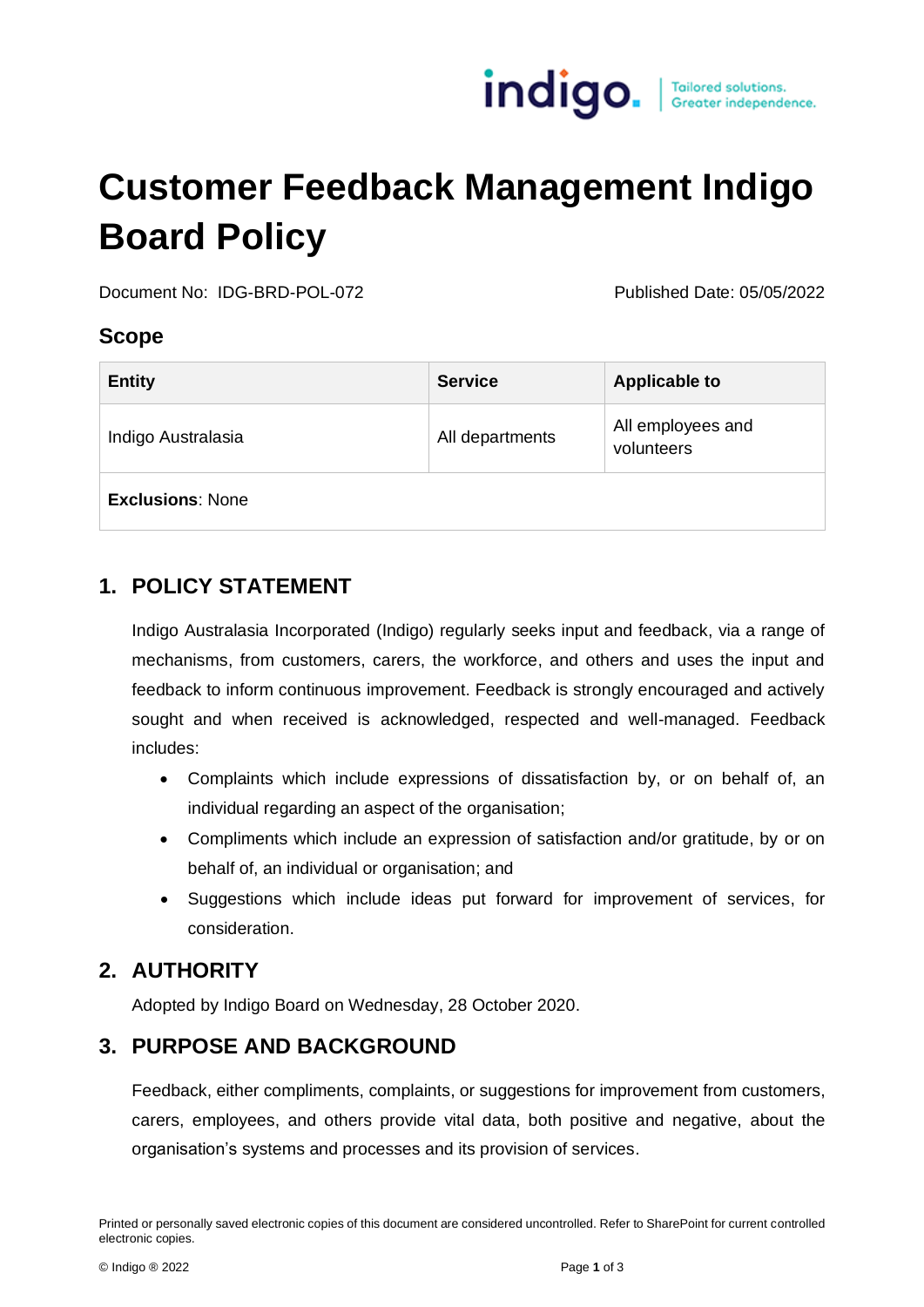The information provided is used to drive meaningful and necessary quality improvement, whilst also identifying what the organisation and staff do well.

The organisation provides opportunities for feedback through provision of a feedback form for all new clients, with details of the process provided in a welcome pack. Feedback can also be lodged via the website or verbally.

All feedback received is registered on the organisation's electronic feedback system.

Staff are made aware of the processes for feedback management during their orientation.

The process of complaints lodging, and investigation is tied into the incident management system within the organisation's integrated risk management framework and clinical governance framework.

The feedback management process is monitored and audited by the Quality Risk Professional. Trend reports on feedback are provided monthly to the Management team, the Quality Care Advisory Body (QCAB), and on a six monthly basis to the Board. Risks identified are escalated to the organisation's risk register and mitigated as they arise.

## **4. RELATED DOCUMENTS**

#### **RELEVANT LEGISLATIVE CONTEXT OR AUTHORITY**

- Aged Care Quality Standards Standard 6 Feedback and Complaints
- NDIS Practice Standards and Quality Indicators Feedback and Complaints Management
- NDIS Code of Conduct
- Health and Disability Services (Complaints) Act 1995
- Health and Disability (Complaints) Regulations 2010
- Aged Care Act 1997 (Cth) Schedule 2: User Rights Principles 2014
- Carers Recognition Act 2004
- Charter of Aged Care Rights 2019
- Civil Liability Act 2002
- Privacy Act 1988
- Complaints Principle 2015
- Quality Agency Reporting Principles 2013
- Accountability Principles 2014
- User Rights Principles 2014
- Australian Privacy Principles 2014
- Funder and contract requirements

#### **RELATED INDIGO POLICIES**

Printed or personally saved electronic copies of this document are considered uncontrolled. Refer to SharePoint for current controlled electronic copies.